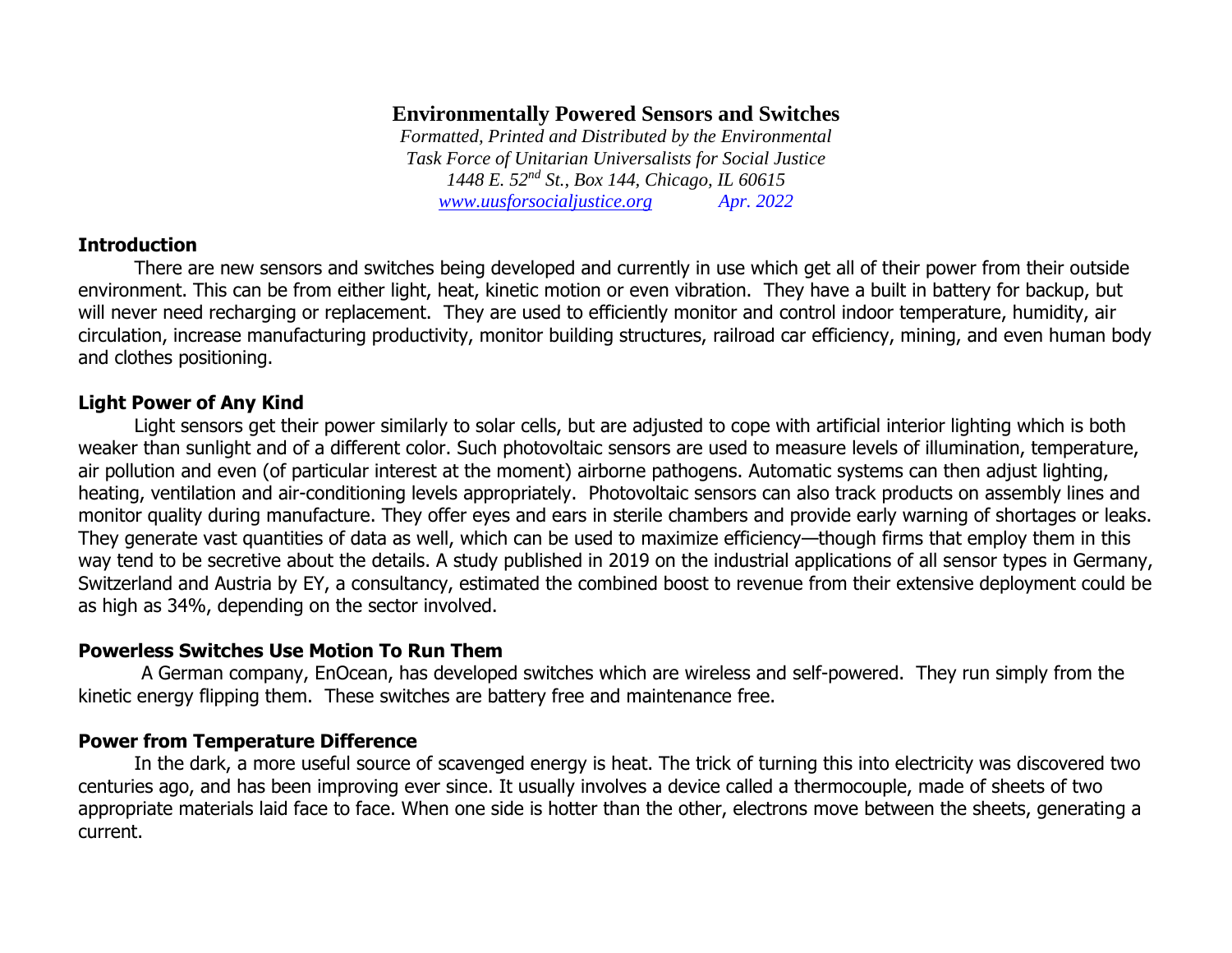Some of these devices are designed for inaccessible locations where battery replacement would be impractical. These sensors have been installed on wells in the freezing conditions of Alaska and the desert heat of California, to measure the pressure at the well heads. They have, as well, been fitted to steam-flow gauges under the streets of New York, to make sure customers are billed correctly for their use of the city's district-heating system.

Temperature sensors also rely on thermoelectric harvesting. Customers in the food industry use it to ensure ovens are sufficiently hot, while owners of industrial plants can check their cooling systems are working properly. And thermal harvesters can even be embedded in the concrete foundations of buildings, or affixed to internal beams, to flag structural weaknesses and mechanical problems.

#### **Vibrations for Transit**

Another field in which energy-scavenging sensors are being deployed is transport. It is here that vibrations and movement come into their own. A firm, Hitachi Rail, designs sensors powered by piezoelectricity. This is a phenomenon whereby certain materials generate current when stressed or deformed. Perpetuum's products monitor the condition of railway rolling stock—an abundant source of vibration. Sensors installed in wheels, gearboxes and motors are able to assess those components' health by looking out for thermal and vibrational telltales of mechanical defects. They can also monitor the condition of the track. Several countries' railway networks make use of them to varying degrees, including those of America, Australia and India.

ReVibe Energy, a Swedish firm, has similar aims. Its sensors, which rely on electromagnetic induction rather than piezoelectricity to convert vibrations into energy, can be fixed to carriage wheels to monitor their position as well as the stresses on their bearings. This technology is being applied to mining as well, to look out for unusual patterns of movement in machines involved in the crushing and transport of aggregates.

### **Human Body Movement**

There is also one further source of movement, which might be exploited to run sensors. This is the human body itself, which is becoming increasingly fashionable to adorn with sensors. A plausible way to convert body-movement into electricity is to employ devices called triboelectric nanogenerators (TENGs). These convert friction into electricity using a method that goes back at least as far as the Ancient Greeks, namely rubbing together two so-called triboelectric materials (amber, the Greek word for which is elektron, and wool were once popular) to create a static charge. TENGs turn this party trick into a useful resource by conducting the charge so generated away as a current.

TENGs, invented a mere decade ago, might plausibly involve sensors attached to human bodies or clothing. Bodies are continuous generators of motion, whether from breathing, gesticulating or running for a bus. The flexibility of many triboelectric materials makes them ideal for sewing into fabrics, where they could harvest the body's movement in order to power sensors that monitored vital statistics such as breathing and pulse rate during exercise. Such sensors might also do well in the hands of clever marketing types, with the phrase "batteries not included" being not a warning but a boast.

### **Conclusion**